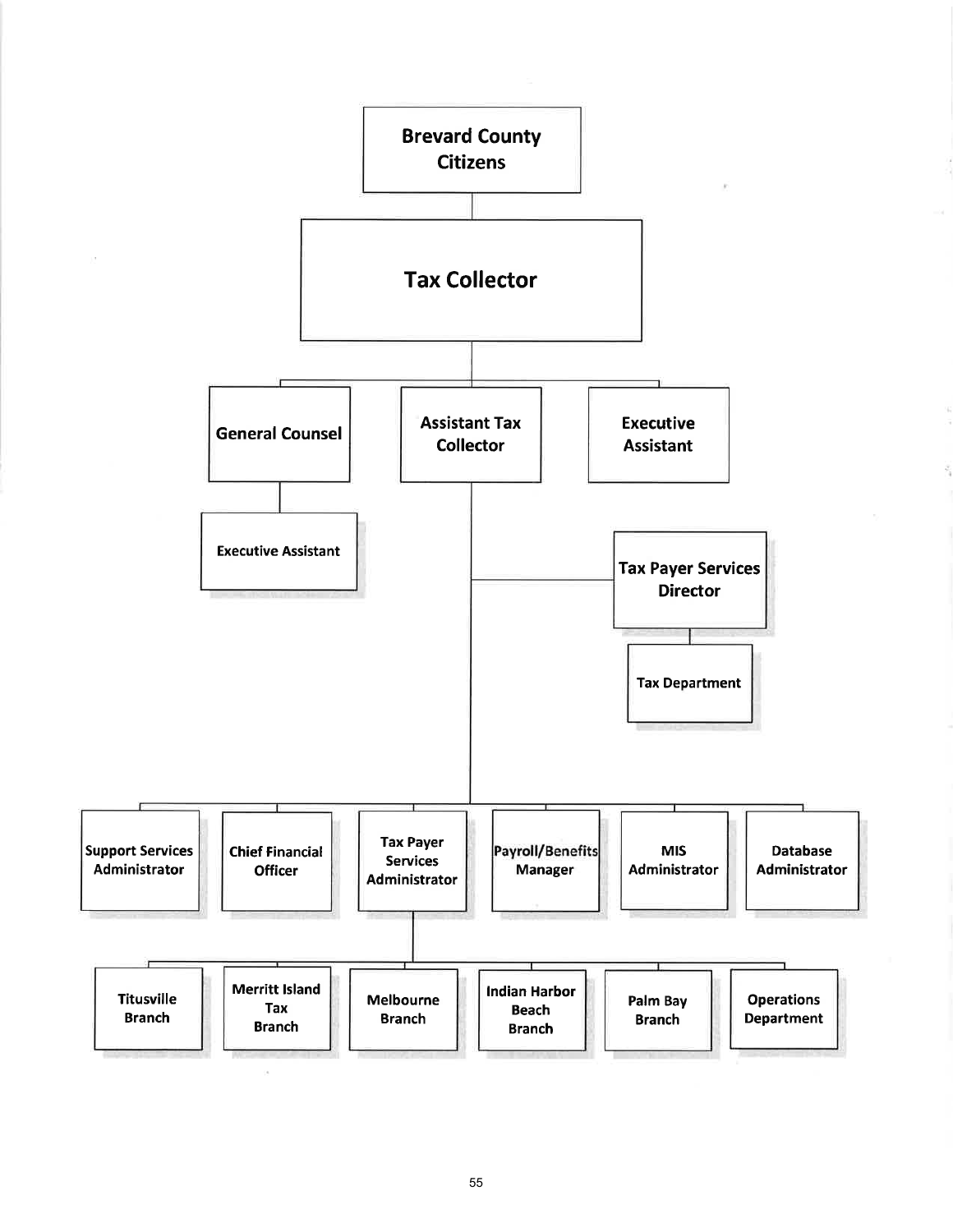## **TAX COLLECTOR**



## ADOPTED BUDGET FY2018.2019 52,929,244

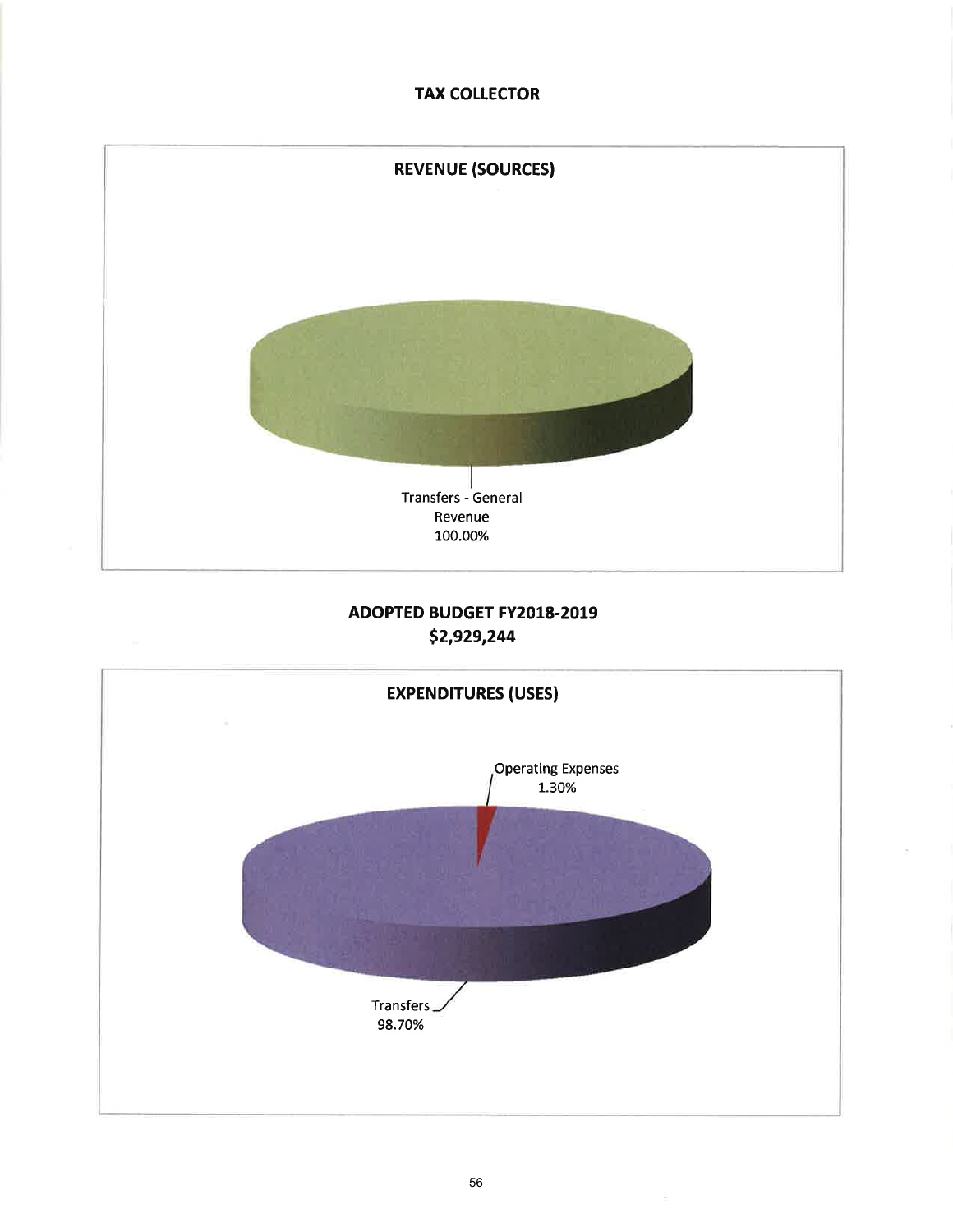## TAX COLLECTOR **SUMMARY**

#### MISSION STATEMENT:

The mission of the Brevard County Tax Collector's Office is to serve our citizens through the collection and distribution of the funds used by local and state governmental agencies to maintain our society. We will use principles of customer  $\cdot$ oriented service, honesty, efficiency, fairness, accountability and transparency to guide our actions.

 $\sim 20$ 

29

#### PROGRAMS AND SERVICES:

#### ACCOMPLISHMENTS, INITIATIVES, TRENDS AND ISSUES AND SERVICE LEVEL IMPACTS:

Real Estate Taxes

- o Current Taxes
- o Delinquent

#### Non Ad-Valorem Assessments

State Agencies served by the Brevard County Tax Collector

- . Department of Highway Safety and Motor Vehicles
	- o Florida Title and Registration
	- o Florida Driver's License
	- o Florida lD Card
- o Florida Fish and Wildlife Conservation Commission
- . Department of Agriculture and Consumer Services, Concealed Weapons
- r Florida Department of Health and Bureau of Vital Statistics, Birth Certificates

Business Tax Receipts (BTR)/Tangible Personal Property/Tourist Development Tax

Personnel Services for 205 Employees

- . Hiring
- **•** Training
- **Employee Benefits**

State of Florida Department of Revenue Mandated

- o Financial Management Accounting and Audit
- o Funds Management and Temporary lnvestments

Federal Agency Assistance

r The first Tax Collector in the State of Florida to be a part of the TSA Universal Enrollment Program. ln this program we process "trusted traveler" applications for the Federal Transportation Administration through a third party vendor.

#### Accomplishments:

- Billed over 378,975 tax accounts
- . Payment Processing Unit processed over 486,284 payments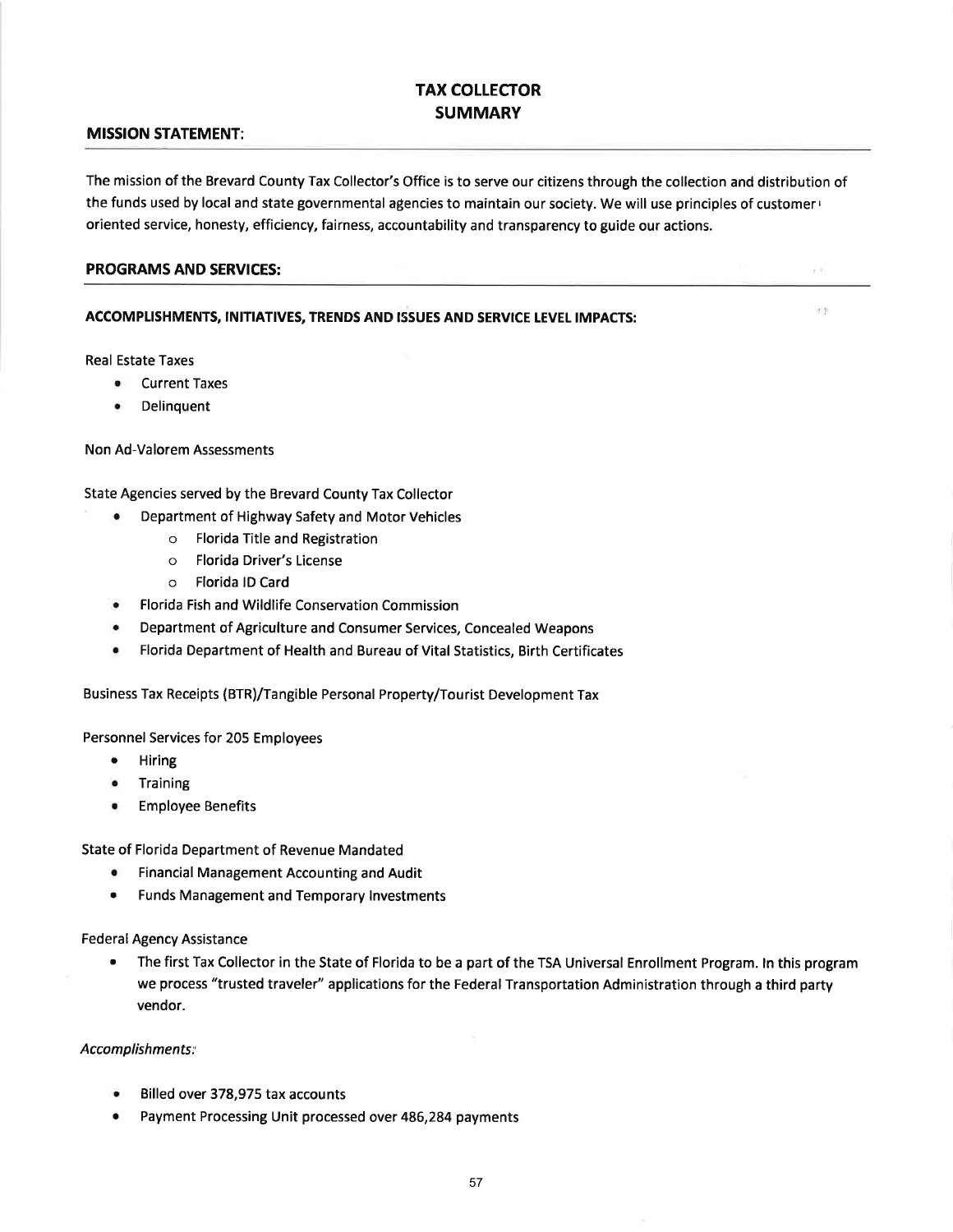# TAX COLLECTOR

#### **SUMMARY**

• Collected and distributed 687,604,966 dollars in ad valorem taxes and non-ad valorem assessments in accordance to law

1

- Collected and distributed 10,317,851 dollars of Tourist Development Taxes
- r Collected and distributed 1,070,980 dollars of Business Tax Receipts
- our employees processed over 740,656 service transactions for State Agencies while issuing licenses, permits or titles and collecting and distributing 44,615,104 dollars in fees
- o Processed 3m799 original concealed weapons applications and 1,596 concealed weapons renewals
- . lntegrated Florida Department of Health and Vital Statistics work processes into our branch offices and processed 2,390 original birth certificate applications and 69 birth certificate copies ................................
- Lockbox processing of utility payments for the City of Melbourne and Cocoa
- Successful Audit with no management comments or recommendations, this is the seventh year in a row that the Tax Collector received the Award for Excellence in Financial Operations by the Florida Tax Collectors, lnc.
- Installed cash machines at six (6) branch offices, the machines increase the time available for employees to service customers, provides better accountability of monies, and reduces the vulnerability of the offices to theft
- . Partnered with the Clerk of Court to streamline tax deed process
- . Partnered with ldemia and the Transportation Security Administration to accept 2,778 applications for TSA Pre-Check Approval, the program provides travelers the opportunity to receive expedited screening at participating U.S. airports
- Added a remote training room in the IHB branch with five computers that can be used to provide FRIVIS and FDLIS training classes
- o lmplemented a new training program for part-time employees
- Conducted ten (10) external Tourist Tax Audits

#### lnitiotives:

- . Eighteen part time positions were added to work during the peak hours in our branch offices to help reduce costs and customer wait times.
- Piloted the new driver license credential, print and Inventory Management System for DHSMV in our Merritt Island office in August 2017 for statewide implementation in fiscal year 2017-2018.
- . Updated BTR renewals and processes to reflect legislative changes to exemptions.
- . Established a working user group to evaluate our queuing statistics and establish benchmarks.
- $\bullet$  Piloting a new registration renewal process for the DHSMV.
- We have an employee assigned as an expert user with the DHSMV's Motorist Modernization Group for the motorist services system applications that will roll out statewide in 2019.
- Piloted access to live renewal data with Grant Street and DHSMV to increase the number of eligible registration records for online renewals.
- o The Tax Department is initiating an MOU with Mister b & b to collect tourist development taxes.
- **•** Implemented the Mentor Training Program to assist trainers.
- o Shifted responsibility of conducting administrative investigations to the Training Department.
- . lncreased staffing to the Training Department to include: a training manager and additional training coordinator.
- o lncreased the training available to employees through an improved internal training curriculum and access to county sponsored training classes. For the first time, employees attended the County's Executive Leadership lnstitute development program.
- Assisted in educating the public regarding the Tourist Development Tax through audios, pamphlets, public speaking events and mail outs.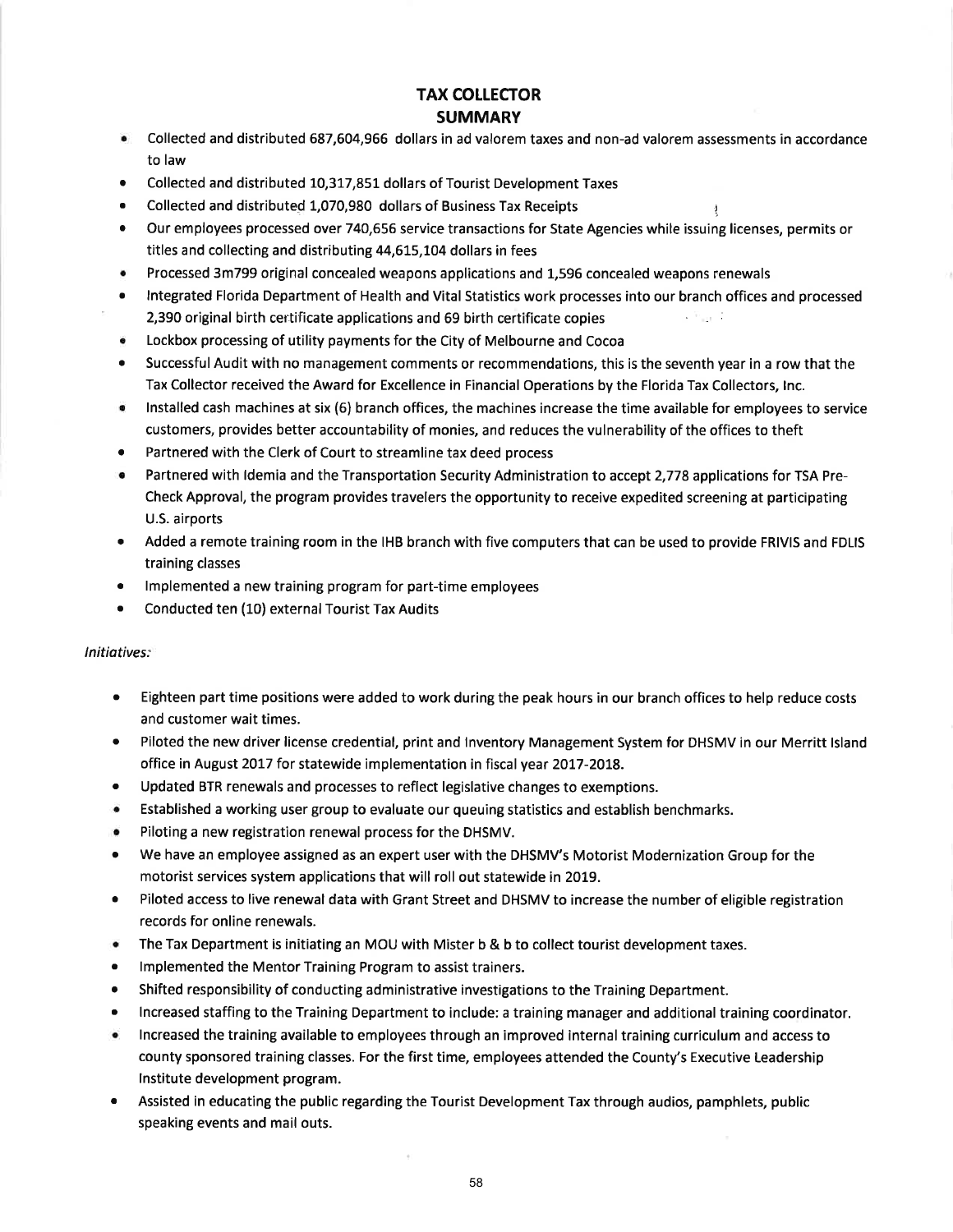## TAX COLLECTOR SUMMARY

- Will begin processing concealed weapons permits in a third office (Titusville Main Office) beginning in August of 2018. a
- Working to make the Tax Collector website more user friendly, and ADA compatible, to encourage the use of online services and appointments. <sup>I</sup>
- Studying all aspects of our office layouts, types of services offered, employee training and on-line transactions to reduce customer wait times and to improve service times. a
- Ongoing efforts to increase security/protection of digital data from natural disasters and malicious attacks through enhanced security and data backup systems.
- Implementing enhanced date network physical cabling in order to fully utilize bandwidth supported by internet providers'and internal server systems. Some buildings were originally cabled prior to the use of category 5 or higher network cables and cannot adequately support the higher traffic needs of most application systems. a
- Partnering with Department of Highway Safety and Motor Vehicles on the My Florida Network migration for state connectivity for all our office locations. a

#### Trends and Issues:

- The State of Florida DHSMV is forecasting a 4.3 percent increase in DL renewals and a 40 percent increase in registration plate replacement in calendar year 2019.
- Since 2015 there has been a 123 percent increase in tax deed applications, indicating a continuing upswing in bidder investment.
- Downward trend in delinquent real estate and tangible personal property taxes.
- Percentage of sold delinquent tax certificates increased over previous years, this year it exceeded ninety-nine (99) % with the collection of 14,887,855.00 dollars in tax revenue and fees.
- Ten (10)% increase in TDT revenue over the same period last fiscal year
- r The lower unemployment rate in Brevard County is impacting our ability to compete for and retain qualified employees. The personnel costs for recruitment, hiring and training have increased dramatically over the past three (3) years.
- o Other entities are seeking to have the Tax Collector collect non-ad valorem assessments in accordance with the Florida Statutes, i.e., Property Assessed Clean Energy (PACE) and municipal special assessments.
- The collection of non-ad valorem assessments for outside entities, along with other external agency actions outside the control of the Tax Collector, has involved the Office in multiple law suits. This has negatively impacted our legal services budget.
- . Our County's population continues to increase negatively impacting service levels, especially in Palm Bay. Plans are being considered to increase the service capacity of the Palm Bay Branch Office.
- The threat of malicious attack on data resources continues to expand.
- The Office of the Tax Collector is currently exploring the development of a records management system focused on digital imaging and electronic filing of documents. This is in conjunction with an electronic public records request tracking system.
- . lncrease in the overall number of staff has increased the workload of personnel services, both in training and human resource administration.
- The increase in staff will require an update to the computerized payroll system for both W-2 and ACA reporting.

#### Service Level lmpocts:

Over the past several years, the Tax Collector's Office has documented an exponential increase in service requests. That trend has continued in this current fiscal year and we are seeking solutions that allow us to provide a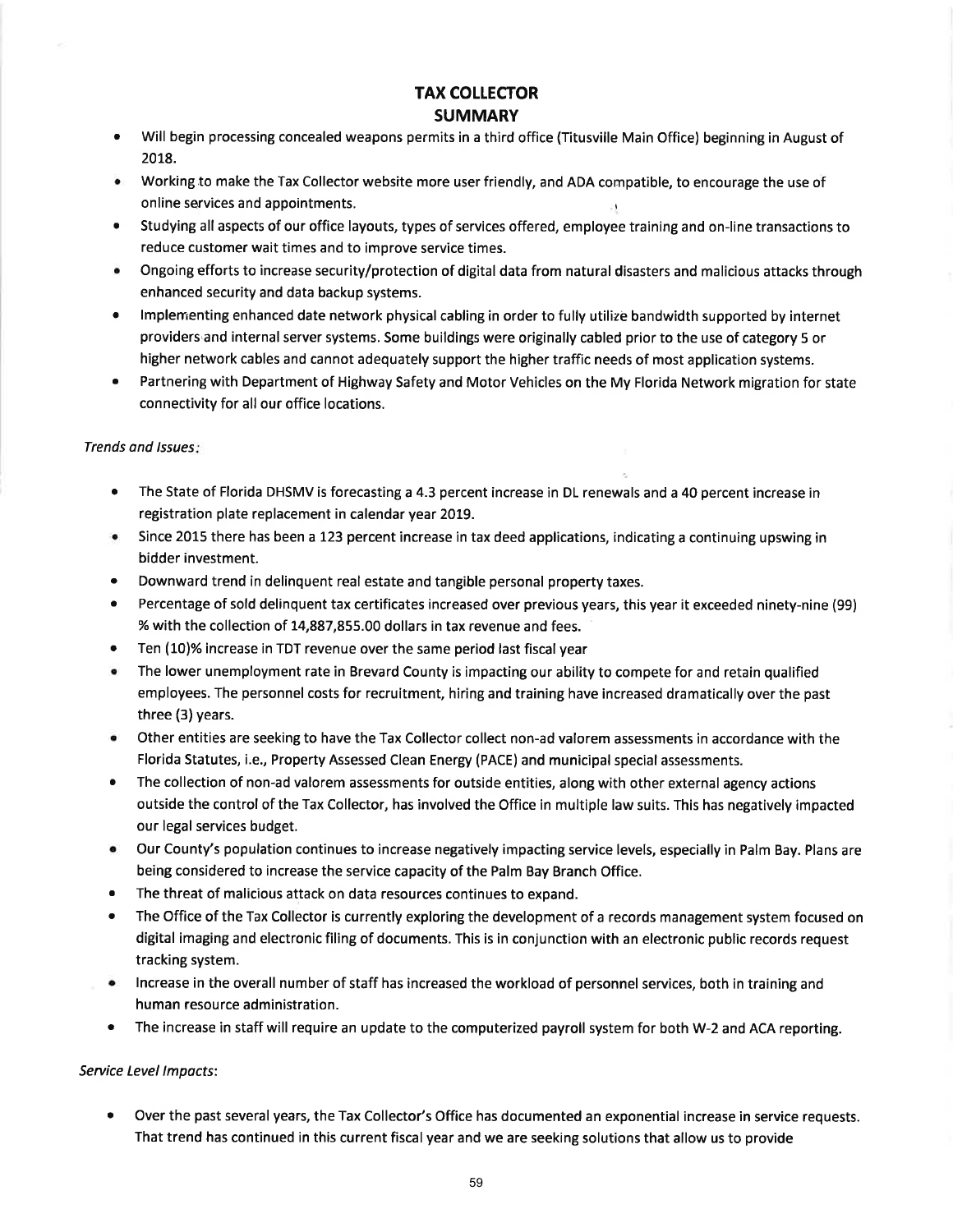## TAX COLLECTOR **SUMMARY**

appropriate customer service while reducing the overall expense of a respective service. Additionally, the State of Florida is forecasting a significant surge for motorist services in Brevard County during the next two (2) years. One of the ways we are attempting to meet that service need is through better use of technology, both inside the offices and on our website. However, many of the services the tax collector provides require human interaction between the customer and employee. To meet this service demand we have had to hire additional personnel. We have also used, and will continue to use, statistical information to shift resources to meet our customer's service demands and to save the customers both time and money, through better efficiency.

 $\alpha$ a 霞

Until we have additional information from the involved entities, the FTE cost for the billing and collecting of non-ad valorem of taxes for them under the PACE program or municipal special assessments cannot be determined.

 $\uparrow$   $\uparrow$ 

 $\sim 1$ 

 $\overline{\delta}$ 

The Brevard County Tax Collector's budget is submitted to the Florida Department of Revenue for approval and is fee driven. The Florida Legislature is responsible for creating the fee schedule used by the Tax Collector. The schedule is based on the amount of tax collected by the Tax Collector for the local government authorities. The Tax Collector's Office receives a commission for the performance of a service for the Brevard County Board of Commissioners as prescribed in Florida Statutes 192.091. Payment of this commission, which is recorded as a transfer on the records of the County, is neither optional nor discretionary. The General Fund transfer reflected in this budget is viewed by the Tax Collector's Office as <sup>a</sup> charge for service versus an actual transfer of funds.

The County's General Fund provides reimbursements to the Tax Collector for postage related to the tax bill mailings.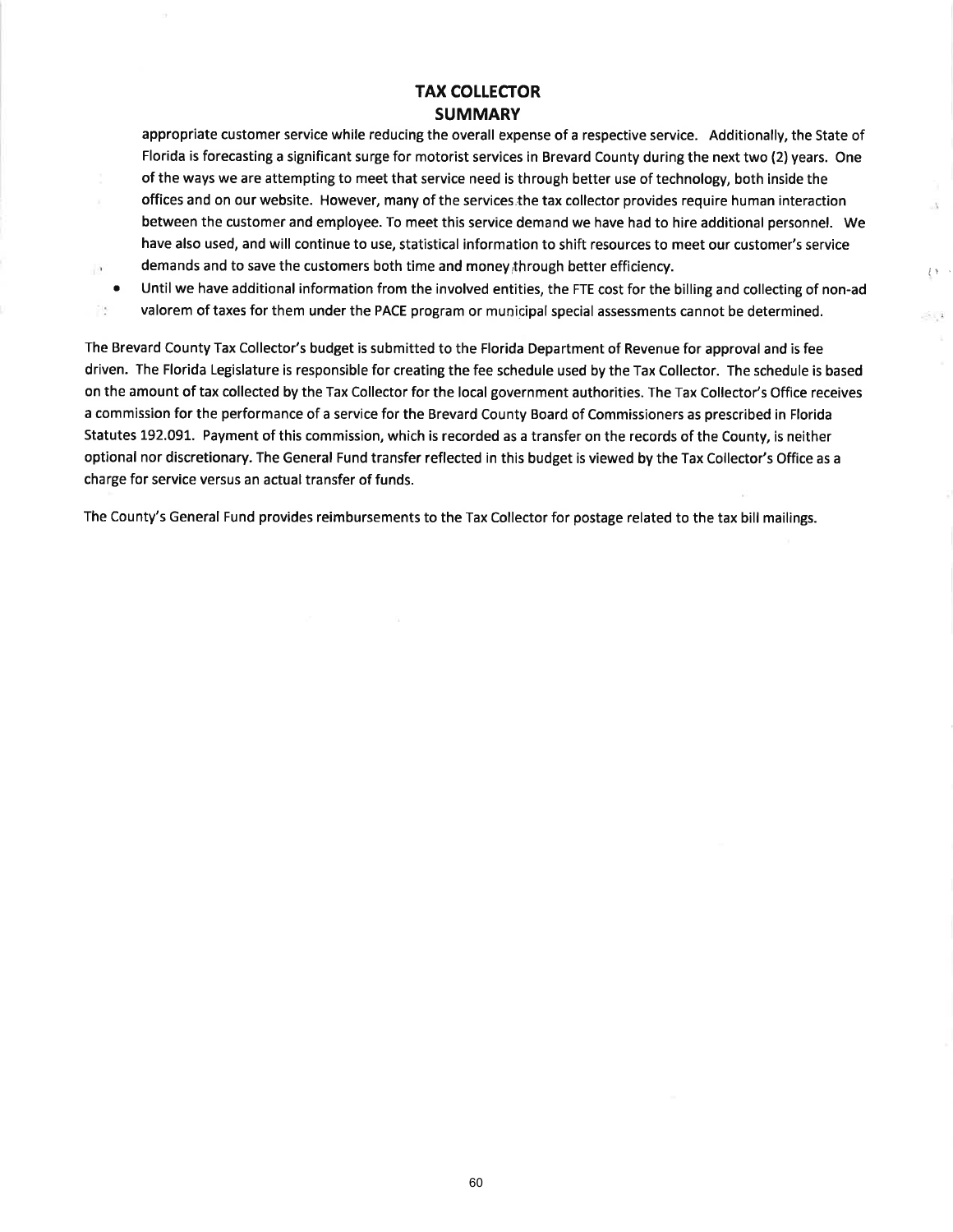#### **TAX COLLECTOR: SUMMARY**

#### PROGRAM REVENUES AND EXPENDITURES

|                                   |               | <b>Current</b> | <b>Adopted</b> |                   |           |  |
|-----------------------------------|---------------|----------------|----------------|-------------------|-----------|--|
|                                   | <b>Actual</b> | <b>Budget</b>  | <b>Budget</b>  |                   | $\%$      |  |
|                                   | FY2016-2017   | FY2017-2018    | FY2018-2019    | <b>Difference</b> | Inc/(Dec) |  |
|                                   |               |                |                |                   |           |  |
| <b>REVENUES:</b>                  |               |                |                |                   |           |  |
| Taxes                             | \$0           | \$0            | \$0            | \$0               | 0.00%     |  |
| Permits, Fees & Spec. Assess.     | \$0           | \$0            | \$0            | \$0               | 0.00%     |  |
| Intergovernmental                 | \$0           | \$0            | \$0            | \$0               | 0.00%     |  |
| Charges for Services              | \$0           | \$0            | \$0            | \$0               | 0.00%     |  |
| <b>Fines and Forfeits</b>         | \$0           | \$0            | \$0            | \$0               | 0.00%     |  |
| Miscellaneous                     | \$0           | \$0            | \$0            | \$0               | 0.00%     |  |
| <b>Statutory Reduction</b>        | \$0           | \$0            | \$0            | \$0               | 0.00%     |  |
| <b>Operating Revenues</b>         | \$0           | \$0            | \$0            | \$0               | 0.00%     |  |
| <b>Balance Forward</b>            | \$0           | \$0            | \$0            | \$0               | 0.00%     |  |
| Transfers - General Revenue       | \$2,748,408   | \$2,822,950    | \$2,929,244    | \$106,294         | 3.77%     |  |
| Transfers - Other                 | \$0           | \$0            | \$0            | \$0               | 0.00%     |  |
| <b>Other Finance Source</b>       | \$0           | \$0            | \$0            | \$0               | 0.00%     |  |
| <b>Non-Operating Revenues</b>     | \$2,748,408   | \$2,822,950    | \$2,929,244    | \$106,294         | 3.77%     |  |
| <b>TOTAL REVENUES</b>             | \$2,748,408   | \$2,822,950    | \$2,929,244    | \$106,294         | 3.77%     |  |
| <b>EXPENDITURES</b>               |               |                |                |                   |           |  |
| Compensation and Benefits         | \$0           | \$0            | \$0            | \$0               | 0.00%     |  |
| <b>Operating Expenses</b>         | \$32,141      | \$35,500       | \$38,000       | \$2,500           | 7.04%     |  |
| Capital Outlay                    | \$0           | \$0            | \$0            | \$0               | 0.00%     |  |
| <b>Grants and Aid</b>             | \$0           | \$0            | \$0            | \$0               | 0.00%     |  |
| <b>Operating Expenditures</b>     | \$32,141      | \$35,500       | \$38,000       | \$2,500           | 7.04%     |  |
| <b>CIP</b>                        | \$0           | \$0            | \$0            | \$0               | 0.00%     |  |
| Debt Service                      | \$0           | \$0            | \$0            | \$0               | 0.00%     |  |
| <b>Reserves-Operating</b>         | \$0           | \$0            | \$0            | \$0               | 0.00%     |  |
| Reserves - Capital                | \$0           | \$0            | \$0            | \$0               | 0.00%     |  |
| Reserves - Restricted             | \$0           | \$0            | \$0            | \$0               | 0.00%     |  |
| <b>Transfers</b>                  | \$2,705,841   | \$2,787,450    | \$2,891,244    | \$103,794         | 3.72%     |  |
| <b>Non-Operating Expenditures</b> | \$2,705,841   | \$2,787,450    | \$2,891,244    | \$103,794         | 3.72%     |  |
| <b>TOTAL EXPENDITURES</b>         | \$2,737,982   | \$2,822,950    | \$2,929,244    | \$106,294         | 3.77%     |  |
|                                   |               |                |                |                   |           |  |
| <b>PERSONNEL:</b>                 |               |                |                |                   |           |  |
| Full-time positions               | 0.00          | 0.00           | 0.00           | 0.00              | 0.00%     |  |
| <b>Part-time Positions</b>        | 0.00          | 0.00           | 0.00           | 0.00              | 0.00%     |  |
| <b>Full-time Equivalent</b>       | 0.00          | 0.00           | 0.00           | 0.00              | 0.00%     |  |
| <b>Temporary FTE</b>              | 0.00          | 0.00           | 0.00           | 0.00              | 0.00%     |  |
| Seasonal FTE                      | 0.00          | 0.00           | 0.00           | 0.00              | 0.00%     |  |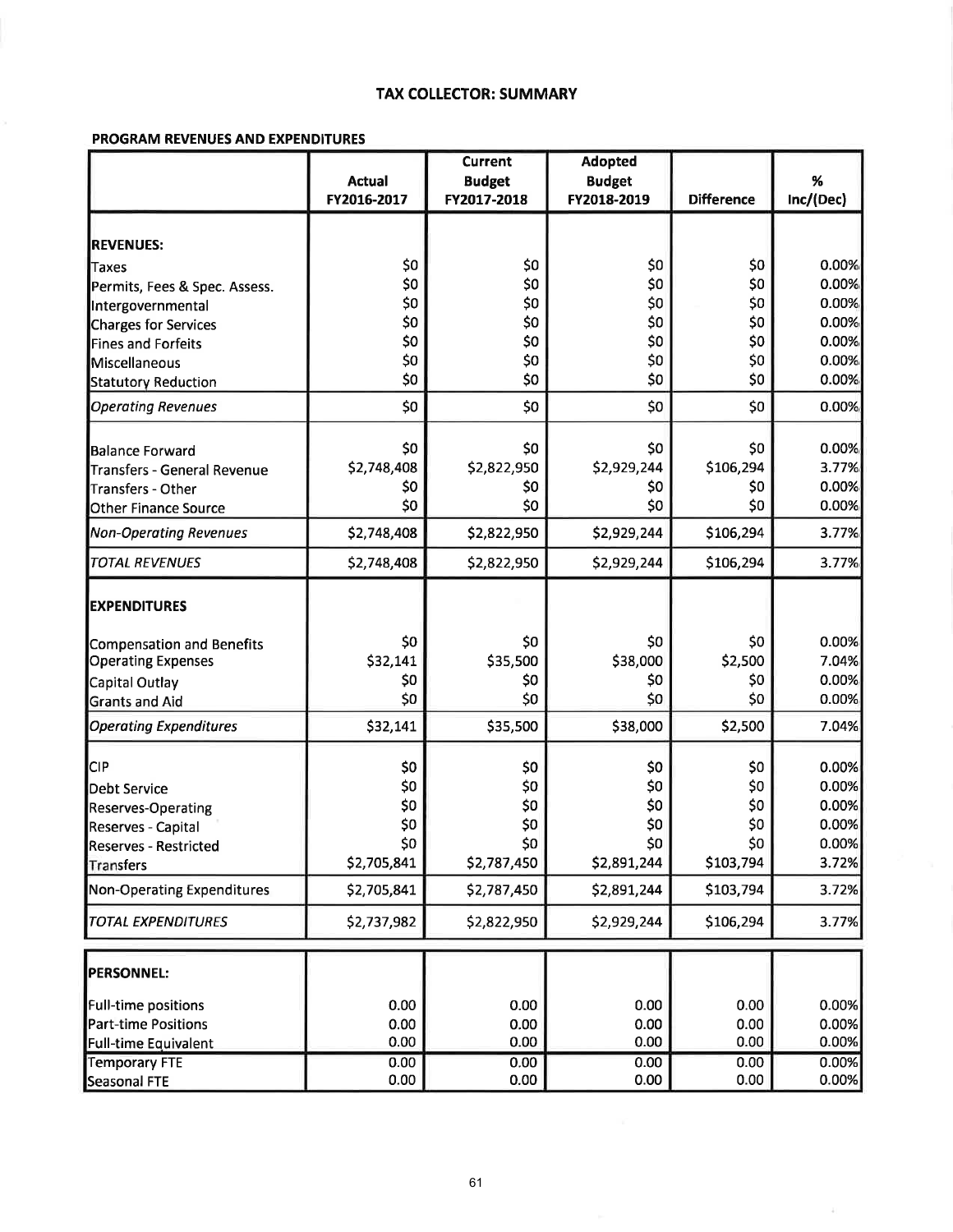## **TAX COLLECTOR: BUDGET VARIANCES**

| <b>REVENUES</b>                    | <b>VARIANCE</b> | <b>% VARIANCE</b> | <b>EXPLANATION</b>                                                                                                                                             |
|------------------------------------|-----------------|-------------------|----------------------------------------------------------------------------------------------------------------------------------------------------------------|
| Taxes                              | \$0             | 0.00%             |                                                                                                                                                                |
| Permits, Fees & Spec. Assess.      | \$0             | 0.00%             |                                                                                                                                                                |
| Intergovernmental                  | \$0             | 0.00%             |                                                                                                                                                                |
| <b>Charges for Services</b>        | \$0             | 0.00%             |                                                                                                                                                                |
| <b>Fines and Forfeits</b>          | \$0             | 0.00%             |                                                                                                                                                                |
| <b>Miscellaneous</b>               | \$0             | 0.00%             |                                                                                                                                                                |
| <b>Statutory Reduction</b>         | \$0             | 0.00%             |                                                                                                                                                                |
| <b>Balance Forward</b>             | \$0             | 0.00%             |                                                                                                                                                                |
| <b>Transfers - General Revenue</b> | \$106,294       | 3.77%             | Due to an increase in estimated Ad Valorem and Non-<br>Ad Valorem taxes to be collected by the Tax Collector,<br>resulting in an increase in their commissions |
| Transfers - Other                  | \$0             | 0.00%             |                                                                                                                                                                |
| <b>Other Finance Source</b>        | \$0             | 0.00%             |                                                                                                                                                                |

 $\sim$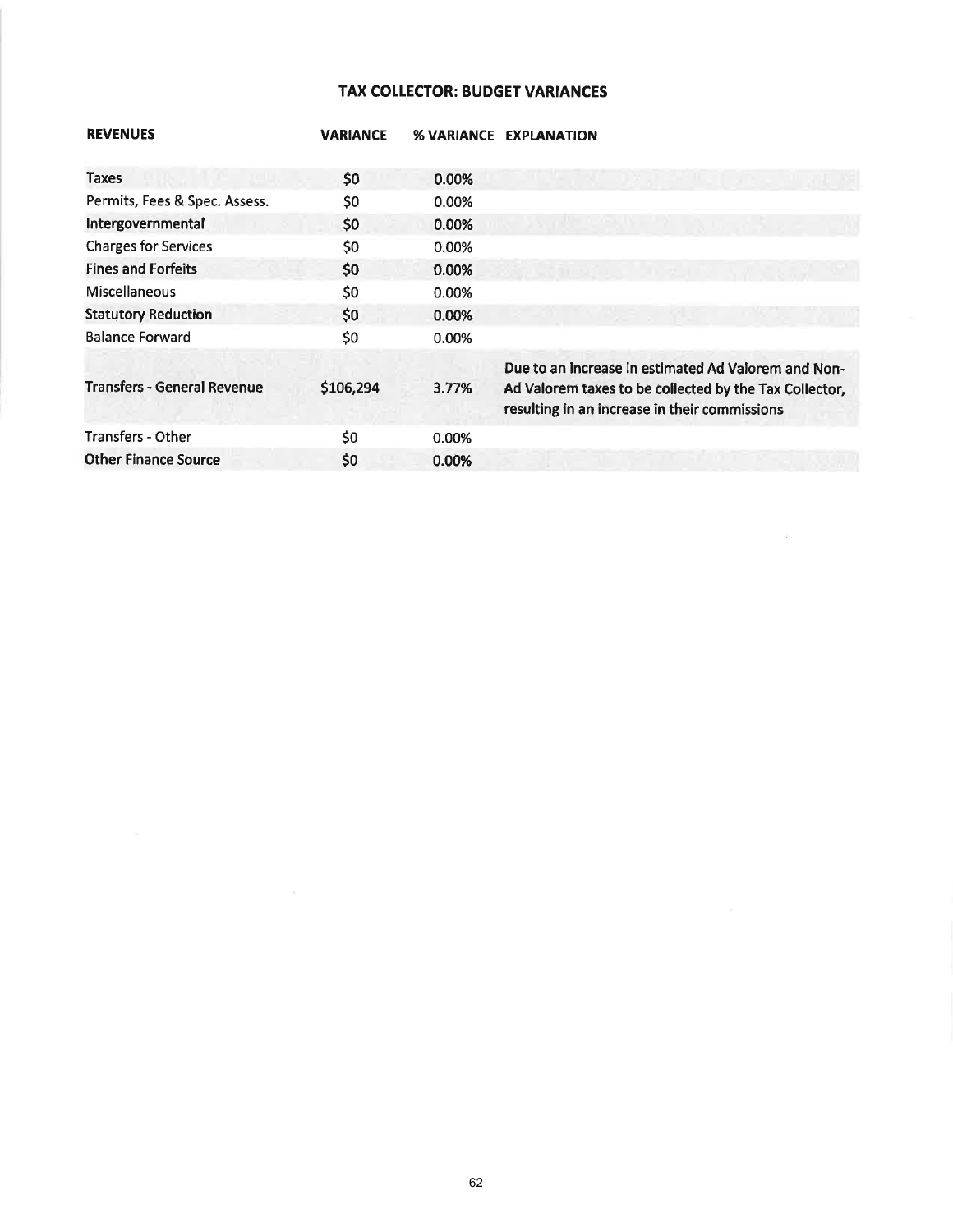## TAX COLLECTOR: BUDGET VARIANCES

| <b>EXPENDITURES</b>              | <b><i>VARIANCE</i></b> | <b>% VARIANCE</b> | <b>EXPLANATION</b>                                                                                                                                             |
|----------------------------------|------------------------|-------------------|----------------------------------------------------------------------------------------------------------------------------------------------------------------|
| <b>Compensation and Benefits</b> | \$0                    | 0.00%             |                                                                                                                                                                |
| <b>Operating Expenses</b>        | \$2,500                | 7.04%             | Increase in postage expense for tax mailings based on<br>historical trend                                                                                      |
| Capital Outlay                   | \$0                    | 0.00%             |                                                                                                                                                                |
| <b>Grants and Aid</b>            | \$0                    | 0.00%             |                                                                                                                                                                |
| <b>CIP</b>                       | \$0                    | 0.00%             |                                                                                                                                                                |
| Debt Service                     | \$0                    | 0.00%             |                                                                                                                                                                |
| <b>Reserves-Operating</b>        | \$0                    | 0.00%             |                                                                                                                                                                |
| Reserves - Capital               | \$0                    | 0.00%             |                                                                                                                                                                |
| <b>Reserves - Restricted</b>     | \$0                    | 0.00%             |                                                                                                                                                                |
| <b>Transfers</b>                 | \$103,794              | 3.72%             | Due to an increase in estimated Ad Valorem and Non-<br>Ad Valorem taxes to be collected by the Tax Collector,<br>resulting in an increase in their commissions |

 $\sim$